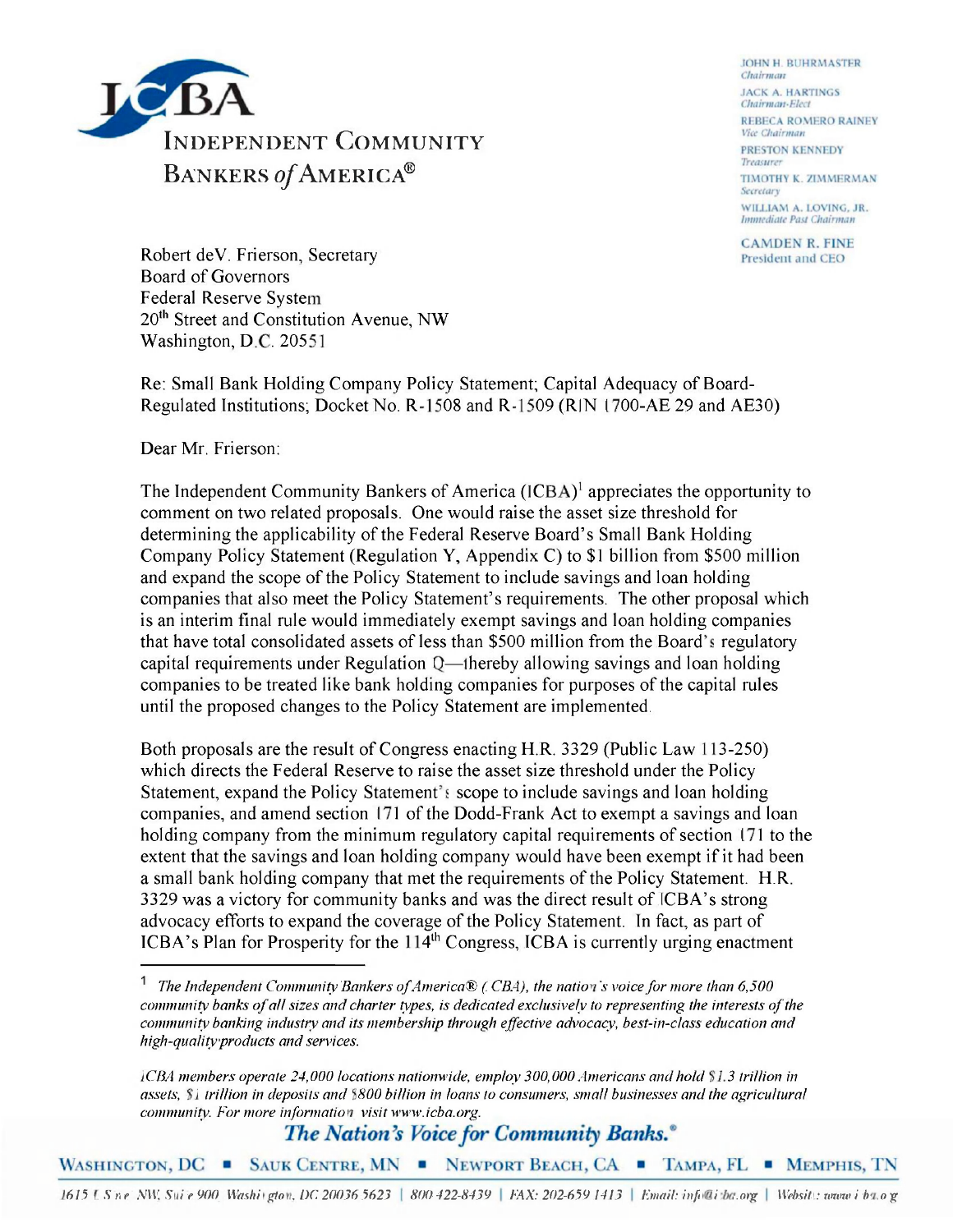of legislation that would increase the threshold under the Policy Statement to \$5 billion so that even more community bank and savings and loan holding companies could issue debt or equity subject to the Policy Statement and downstream those proceeds to their banking subsidiaries, helping those institutions make loans and service local communities.

**ICBA commends the Federal Reserve for proposing these regulations and conforming changes to Regulations Q, Y and LL within 90 days of the enactment of H.R. 3329 and strongly urges the Federal Reserve to adopt both proposals.**  Currently, the Policy Statement applies to bank holding companies with pro forma consolidated assets of less than \$500 million that: (i) are not engaged in significant nonbanking activities either directly or through a nonbank subsidiary; (ii) do not conduct significant off-balance sheet activities (including securitization and asset management or administration) either directly or through a nonbank subsidiary; and (iii) do not have a material amount of debt or equity securities outstanding (other than trust preferred securities) that are registered with the SEC.

**The Policy Statement provides an excellent way for community bank holding companies to finance an acquisition or to raise capital for their subsidiary banks.**  As long as the bank holding company is well capitalized and initially, the debt to equity ratio does not exceed 3:1, the company has more flexibility under the Policy Statement with raising capital than it would be if it was subject to the current Basel III capital requirements of Regulation Q. Many community banks have found access to capital to be difficult. Some of them urgently need to raise debt or equity to fund their lending activities and to service their local communities particularly now that they are subject to the Basel **III** capital requirements.

**We therefore urge the Federal Reserve to adopt both proposals so that an additional 600 bank holding companies and savings and loan holding companies can take advantage of the Policy Statement.** With this expansion, the Policy Statement will cover close to 90 percent of all bank holding companies and 75 percent of savings and loan holding companies, making it much easier for these institutions to issue debt or equity.

**ICBA also endorses the Federal Reserve's proposal to change the filing requirements for bank holding companies and savings and loan holding companies with \$500 million or more but less than \$1 billion in total consolidated assets.** Under the proposal, these institutions would not be required to file the quarterly FR Y-9C and the FR Y-9LP and would begin filing the semi-annual FR Y-9SP. We agree that these changes are consistent with the changes to the law and to the Policy Statement. Furthermore, these changes would substantially reduce the reporting burden for these community bank holding companies.

In conclusion, ICBA strongly urges the Federal Reserve to adopt the proposed changes to Regulations Q, Y and LL as described in the two proposals and endorses the proposed changes to the FR Y-9 filing requirements and the implementation of the interim final rule. ICBA appreciates the opportunity to comment on both proposals regarding changes

## The Nation's Voice for Community Banks.<sup>®</sup>

WASHINGTON, DC SAUK CENTRE, MN NEWPORT BEACH, CA TAMPA, FL MEMPHIS, TN